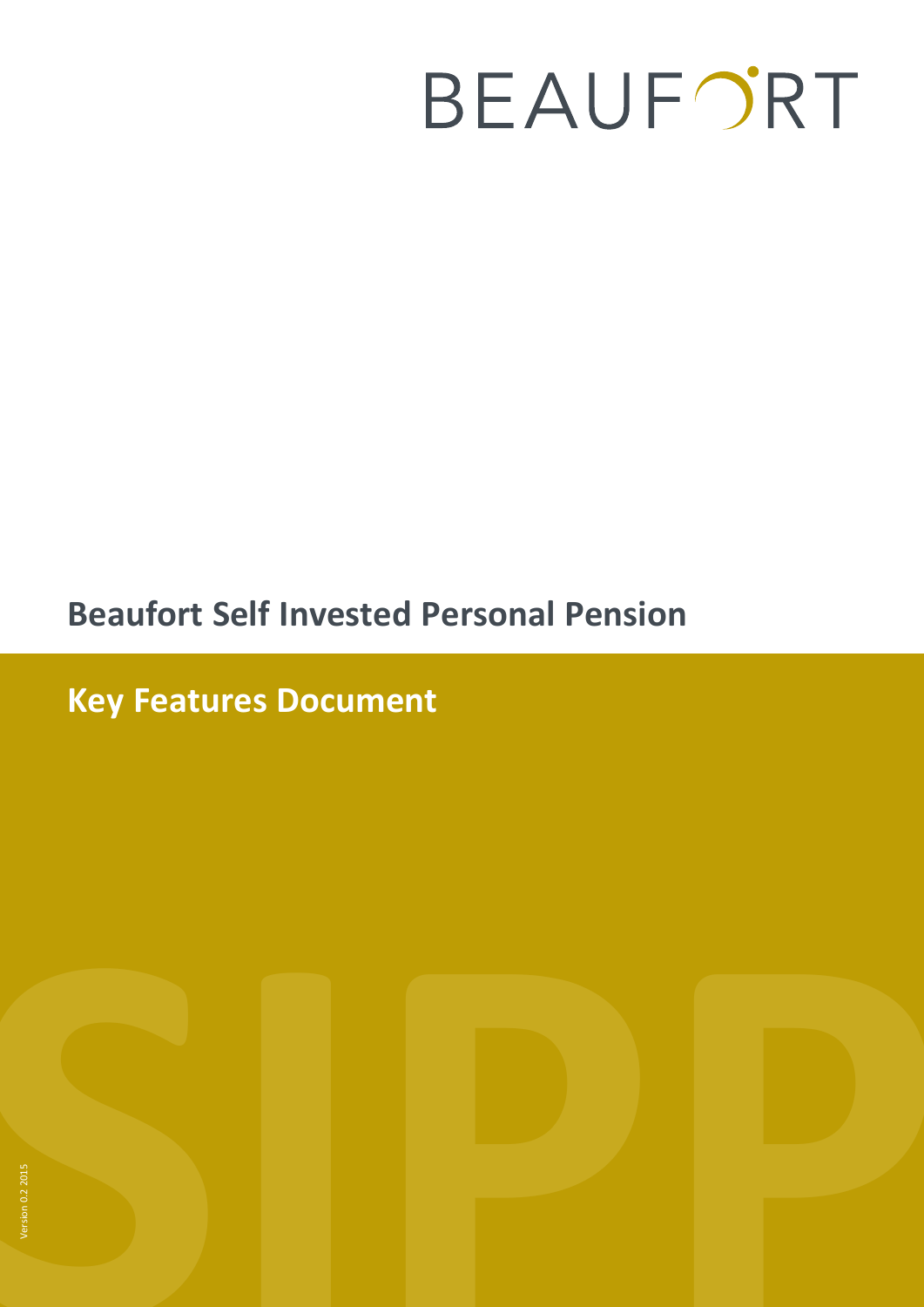#### **Introduction**

The purpose of this document is to provide important information to help you to decide whether our SIPP is right for you. You should read this document carefully so that you understand the contract you are taking, and then keep it safe for future reference. The document sets out the aims of the Beaufort SIPP, what your commitments are once you have commenced the SIPP and then outlines certain risks you should be aware of. We have also included some questions and answers about the SIPP. Within this Key Features document we have indicated where you can obtain further information, where applicable.

# **Aims of the Beaufort Self Invested Personal Pension (SIPP)**

The plan is designed to let you:

- Save for retirement in a tax-efficient and flexible way.
- Build up a pension fund to give you a tax-free cash sum and income.
- Take control of your pension fund investments through wider investment choices than some other types of personal pension arrangements allow. Investment decisions can be made by you or with your adviser.
- Make transfer payments from other suitable pension arrangements.
- Take benefits at retirement in stages, if you want to.
- Specify to whom you would like benefits to go to on your death, although the decision rests with the scheme trustee.

#### **Your commitments**

Once you have commenced a Beaufort SIPP, your commitments include:

- To pay money in and/or transfer benefits from other suitable pension arrangements.
- Keeping those funds within a registered pension scheme, with us or someone else, until you take benefits, the earliest at which will be age 55.
- Taking responsibility for the management of the investments in your fund. You can manage them yourself or through an adviser.
- To adhere to the Terms & Conditions of our SIPP. Please see our SIPP Terms & Conditions for more details.
- To tell us if you stop being eligible for a SIPP or you are aware that your contributions are not eligible for tax relief (please see our Questions & Answers section for examples where this could be the case).
- Paying our fees for administering the SIPP on your behalf.

#### **Risk factors**

Below are outlined risks associated with saving for retirement through a SIPP. Some of the risks below refer to the investment performance of the funds in your SIPP. Remember that you or your adviser is responsible for the investment decisions. In many instances, the products you invest in will also have key features documents that outline the specific risks applicable to that investment and you are recommended to read these as well as this document.

A personal pension or a stakeholder pension may offer you some of the same options as a SIPP at a lower cost. Please see our Questions & Answers section for more details on what type of investor the Beaufort SIPP is aimed at, together with a comparison of alternative options.

The favourable tax treatment for pension savings could change in the future.

Investment performance or charges may be better or worse than expected which could affect the potential size of your pension fund and therefore the benefits you receive.

The charges or fees you pay to investment managers may be higher than expected which could affect the potential size of your pension fund and therefore the benefits you receive.

Other things that can affect the potential size of your fund and the benefits you receive include the amount you pay or transfer in to the SIPP, which could be lower than you anticipated, or if you take the benefits earlier that you were aiming for.

Investment conditions can also affect your pension income - if you convert your pension fund to an annuity (i.e. purchase a policy from an insurance company that provides you with a regular income) then prevailing interest rates at the time of conversion will affect the amount of annuity you will receive (generally speaking, lower interest rates mean lower annuity amounts, although annuity amounts are also affected by other factors such as life expectancy and your state of health).

Alternatively, if you decide to draw your pension directly from your pension fund in the SIPP then investment returns may not sustain your income requirement.

There may be a delay in receiving benefits if some of your investments cannot be sold quickly. For example there could be a delay in selling a property.

You have a right to cancel your plan within the first 30 days. Where you have invested during this period and you exercise your right to cancel then the amount returned will be the amount realised less any costs associated with the investment and subsequent disinvestment.

Whilst the SIPP can accept transfers from other pension schemes, not all transfers are suitable. You should seek professional advice before proceeding with a transfer as in some cases you could lose valuable benefits for you and your family particularly where the transfer is from a defined benefit scheme.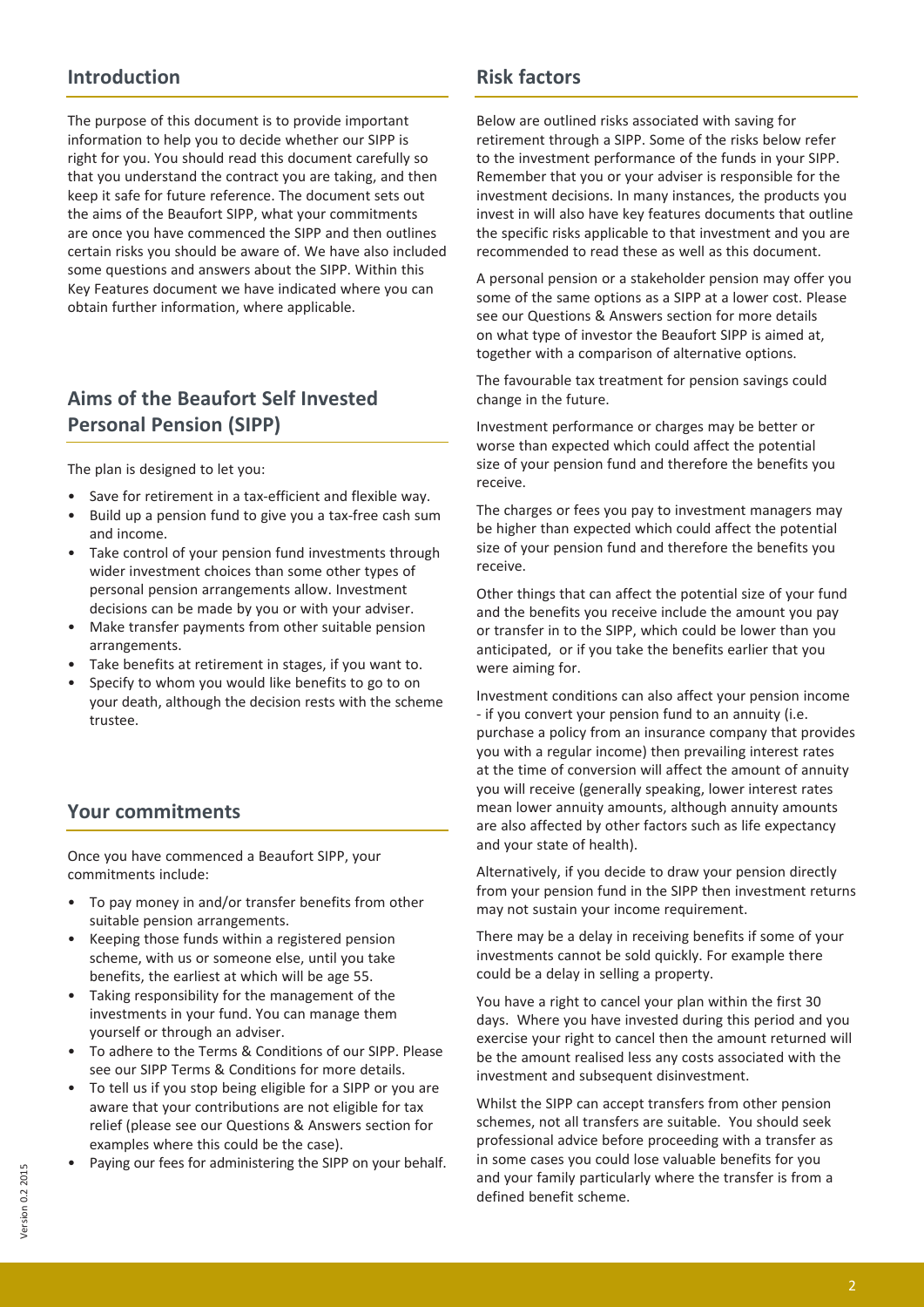#### **Questions and Answers: About the SIPP**

#### **What is the Beaufort SIPP?**

Our SIPP is a plan that allows you to save for retirement in a tax-efficient and flexible way.

The benefits you can receive are subject to UK pension's legislation. This includes rules about limits on contributions that can qualify for tax relief, the earliest age you can take benefits and limits on what those benefits can be without incurring tax penalties, including the amount that can be taken as tax-free cash.

#### **Who invests in SIPPs?**

SIPPs are used by people who want to:

- Invest in a wide range of assets
- Make investment decisions about their SIPP assets themselves or in conjunction with their financial adviser
- Withdraw an income while continuing to make investment decisions about the remaining SIPP assets

A SIPP is unlikely to be appropriate for people who won't use the flexibility a SIPP offers in the choice of available investments or the way benefits are taken. You should consider speaking to a financial adviser about the most suitable pension option for you.

### **Who will administer my SIPP?**

Gaudi Regulated Services Limited will administer your SIPP in accordance with the Trust Deed and Rules. This involves the day to day running of your SIPP, ranging from processing contributions, transfers, investments and paying benefits, to ensuring the SIPP adheres to HMRC rules and regulations.

#### **Is this a stakeholder pension scheme?**

No. Stakeholder pension schemes are a specific form of pension that must meet certain government requirements. Stakeholder schemes are generally available and might meet your needs as well as the scheme on offer.

You should consult your adviser if you are unsure whether a SIPP or some other retirement savings product, such as a stakeholder pension scheme, will best meet your needs.

### **What are the Trust Deed and Rules?**

The trust deed and rules is the legal document that has established the Beaufort SIPP. This document also appoints trustees and the scheme operator, who is responsible for registering the scheme with HM Revenue & Customs (HMRC) to ensure the favourable tax treatment mentioned earlier is applied to the SIPP. The trustees of the Beaufort

SIPP are Gaudi Trustees Limited and the Operator is Gaudi Regulated Services Limited who is authorised and regulated by the Financial Conduct Authority.

### **Will I have a SIPP bank account?**

Each Beaufort SIPP will be set up with a dedicated bank account with Royal Bank of Scotland. It will be through this bank account that payments into and out of the SIPP will be made. You do not need to keep your money in this bank account and credit balances will normally be transferred to Beaufort for investment. Interest is payable on each separate account.

### **What will my plan be worth?**

The final value of your plan will depend on how much is paid in, how long you invest for, the charges paid, and how well the investments perform. Valuations are also available online.

We will send you an annual statement showing how your plan is doing. The valuation of certain assets such as property may not be precise. If you need precise figures, we will ask professional experts to value the assets for which they would charge a fee usually payable from your SIPP.

#### **How much pension will I get?**

Pension payments can come from part or your entire fund. How much you get will depend on the value of your fund, how much of it you use for pension and the investment conditions when you take benefits. Therefore we cannot tell you now how much pension you will receive in the future.

### **What are the charges?**

We charge fees to cover the cost of administering your SIPP. In broad terms, these fees cover such things as setting up your SIPP, the ongoing administration and regulatory reporting of the SIPP and for carrying out certain transactions. The fees for administering your SIPP are detailed in full in the Terms & Conditions. We aim to make our fees open and transparent so most administration activities that we are likely to carry out on your behalf are detailed in our fee schedule.

Occasionally a situation may arise, for example a particularly complicated commercial property transaction, where we need to charge additional fees for the work carried out - in such circumstances, we will notify you before carrying out any work and agree with you the basis of charging this additional fee i.e. whether it will be a fixed fee or linked to the time spent on the task, and we will agree with you any limits to the fee incurred.

Please remember that investment providers may also charge for the purchase, sale and management of assets. They will provide details of these separately (they may provide a Key Features Document similar to this one).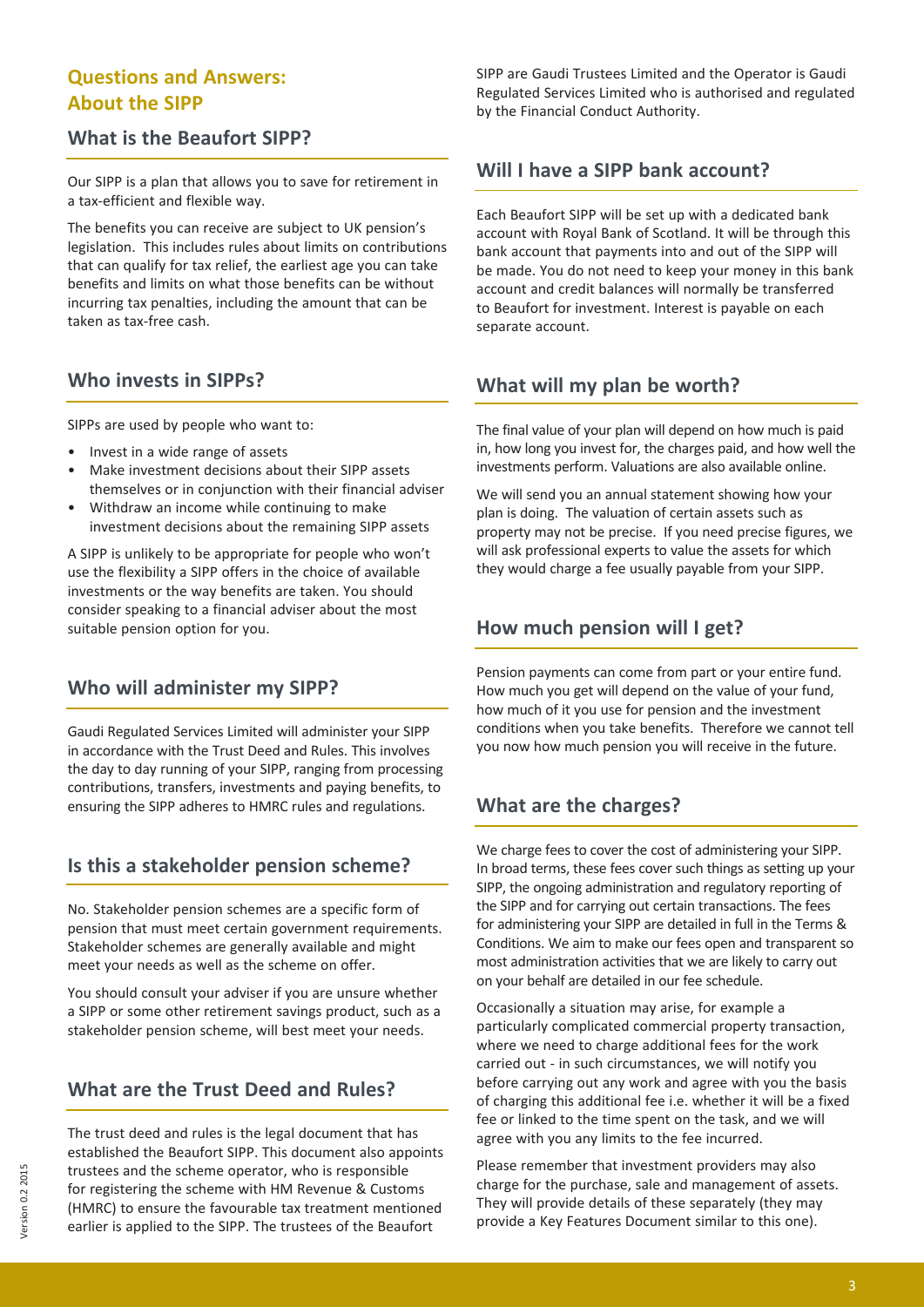Our charges are in addition to costs involved in the purchase or sale of assets levied by the investment providers. Examples of extra costs include solicitors' fees, unit trust set-up fees and the cost of selling assets to provide income withdrawal. If you don't have enough money in the SIPP bank account to cover our charges then we can sell assets from the plan to meet these costs or ask you to pay the charges personally.

#### **Paying into the SIPP**

#### **What are my payment options?**

You can choose from:

- One-off payments made by yourself or a third party other than an employer.
- Regular payments made by yourself or a third party other than an employer, which may be either monthly or yearly.
- Transfer of pension benefits from other suitable pension arrangements.
- If you are employed, your employer can also pay into your plan.

You can stop paying, or take payment holidays and restart payments later. Remember though, stopping payments, even temporarily, will reduce the possible value of your fund at retirement. When making a cheque payment, you should make your cheque payable to "Gaudi Trustees Limited re: <Title and Surname>".

### **Are there limits on what I can pay in?**

We will only let you make payments up to the limits allowed by HMRC.

Everyone can pay, and get tax-relief on, contributions up to £3,600 gross each year. Where your earnings are in excess of £3,600 you may make gross contributions of up to 100% of your earnings subject to a maximum amount known as the Annual Allowance, which is set each year by the government. The annual allowance applies as a total limit across all of your Registered Pension Schemes in a tax year. It covers:

- Your payments
- Employer payments made on your behalf
- Any increase in the value of retirement benefits you may earn from a defined benefit pension scheme.

Where you were a member of a registered pension scheme but had not fully used your available Annual Allowance from the previous three years, you may be able to 'carry forward' that unused allowance.

The Annual Allowance does not include transfers from other pension arrangements. They do not receive extra tax relief, so there is no upper limit on them. The Annual Allowance does not apply in the year of death. In addition, where you have not made the maximum contribution in

any of the last 3 years you are able to "carry forward" the unused relief for the purposes of making a contribution in the current tax year.

Any payments over the Annual Allowance will be subject to an annual allowance charge at a rate set by HMRC. The amount of tax charged will be your highest marginal rate of tax determined by your individual circumstances based on your income and the amount by which you have exceeded the annual allowance. In some cases you may be able to make larger contributions in a particular tax year. If you think you may be close to, or exceed, the Annual Allowance you should talk to your financial adviser as this is a complex area.

Note that where you have started drawing benefits flexibly a lower Annual Allowance will apply.

# **Can I claim tax relief on what I pay into my SIPP?**

Yes; your contributions can attract tax relief.

Anyone can pay up to £3,600 gross per annum (i.e. before tax relief) or 100% of their earnings (subject to the Annual Allowance or £10,000 where you are drawing benefits flexibly) whichever is the greater. We claim basic rate tax relief from HMRC and invest it in your plan. For example, for a contribution of £10,000 you would pay £8,000 and we would reclaim £2,000 from HMRC. (This example is based on 20% basic rate tax)

Contributions are made net of basic rate tax irrespective of whether you are employed or self-employed. Contributions made by your employer are made gross.

If you are a higher rate taxpayer, you can claim the extra tax relief through your self-assessment tax return.

Unused tax allowances for the previous three tax years may be "carried forward" for the purposes of making a contribution in the current tax year.

### **Is there any tax relief on employer contributions?**

Employer contributions are not taxable as a benefit in kind for you and the employer will normally get tax relief on employer contributions as a business expense.

# **What if I am affected by 'Enhanced Protection' or 'Fixed Protection'?**

'Enhanced protection' could affect you if, before 6 April 2006, you had any existing pension plans and they were near to or above the Lifetime Allowance (see later Q&As 'Is there a limit on my plan' for what this means).

Fixed Protection similarly protected accumulated arrangements prior to 5th April 2012 and 5th April 2014 when the Lifetime Allowance was reduced.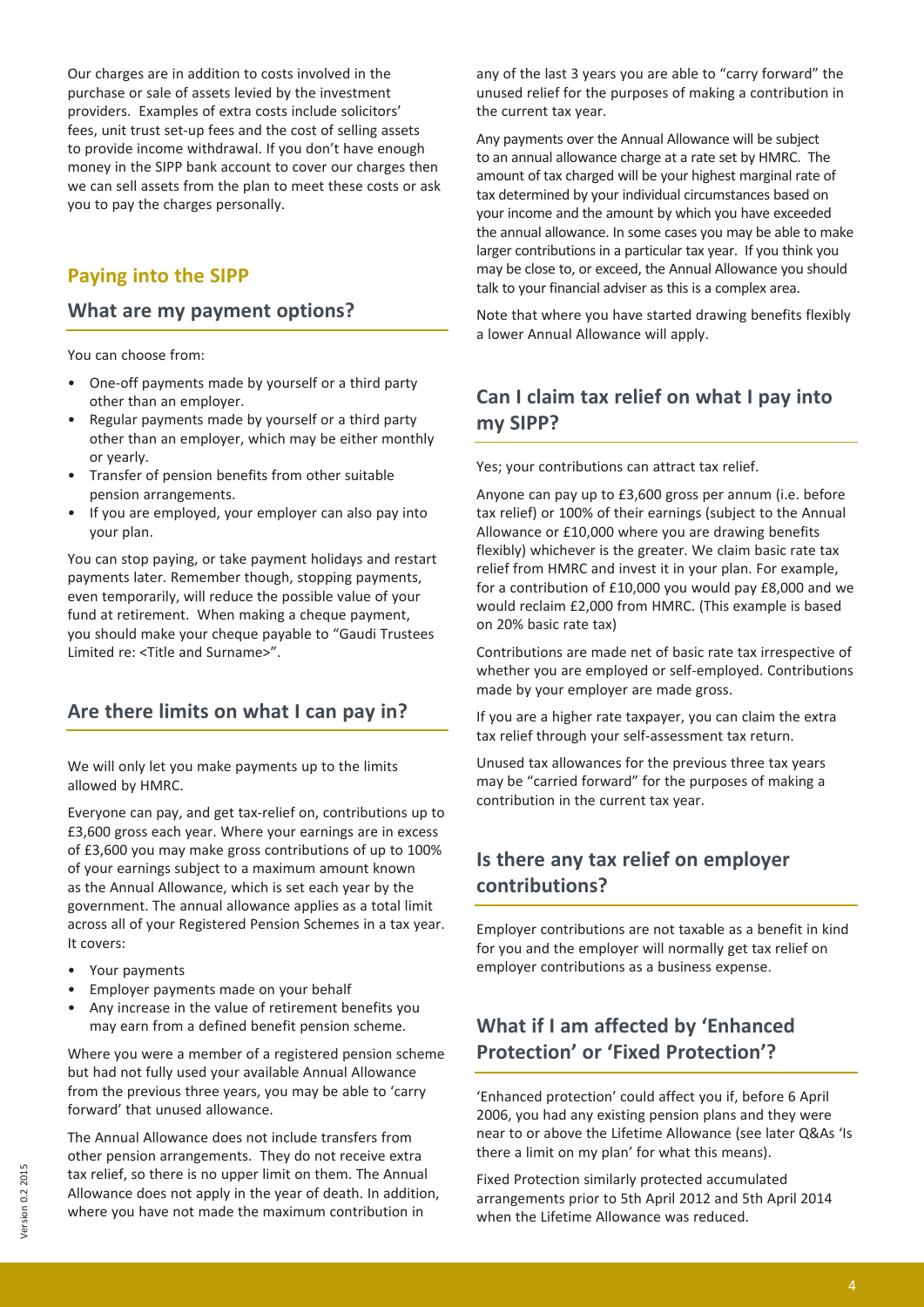If this was the case, you may have registered with HMRC for protection against additional tax charges. You could lose this protection if you make payments into any registered pension scheme, including a SIPP.

If you transfer from an existing registered scheme it is possible that some tax free cash protection will be lost from that scheme.

You should check these points with your financial adviser before making payments into your SIPP.

#### **Investing in the SIPP**

#### **What can I invest in?**

You, or your advisers, can choose from a wide range of investments as detailed below provided that the investments chosen are allowed by HMRC. The investments acceptable to the Beaufort SIPP are:

- Bank account with the Royal Bank of Scotland
- Shares listed on LSE, AIM or a recognised overseas investment exchange provided these are capable of being held by Beaufort

If there is anything else you would like to invest in, please contact us to see if this will be allowed.

#### **What can't I invest in?**

You can't invest in:

Unquoted securities Contracts for differences Traded endowment policies Hedge funds Venture capital trusts Futures and options

Residential property or land Property, such as art, antiques, wine, jewellery, classic cars, racehorses etc. - this is referred to by HMRC as 'taxable moveable property' and can be subject to tax charges

#### **Limits**

#### **Is there a limit on my plan?**

The maximum you can take from all your pension arrangements is called the Lifetime Allowance (LTA) as set each year by the government.

Having announced a reduction in the amount of the LTA in October 2010 the Government has made it possible for individuals potentially affected by the reduction to apply for transitional protection. If you believe you may be affected please contact your financial adviser for the latest position on this issue, including how it impacts on the 'Enhanced' and 'Primary' protection measures made available after the pension legislation changes which came into force on 6th April 2006.

Every time you take benefits from the plan, some of your LTA is used up. Checks against the LTA are carried out at various points, including:

- Whenever you use part of the fund for tax-free cash and start income withdrawal and/or pension purchase,
- At age 75 (if funds are still invested in the plan),
- When funds from which you have previously been drawing an income are used to purchase a pension, usually in the form of a lifetime annuity

At each of the above stages, an allowance is made for any tests that have already been carried out.

Tax charges apply to any further benefits once all the LTA is used. The tax charges are set by HMRC.

If you transfer the whole plan, it will come to an end. Any protection you have applied to HMRC for could be lost if you transfer. You should speak to your financial adviser before making a transfer.

#### **Transfers**

#### **Can I transfer my plan?**

You can transfer part or your entire plan to another Registered Pension Scheme at any time.

#### **How do I decide what to invest in?**

You can take your own investment decisions or appoint an advisor.

You can change your choice of investments whenever you like. Please remember that the investment provider may charge you for this. Also remember that it can take some time to buy or sell certain types of investments, e.g. property.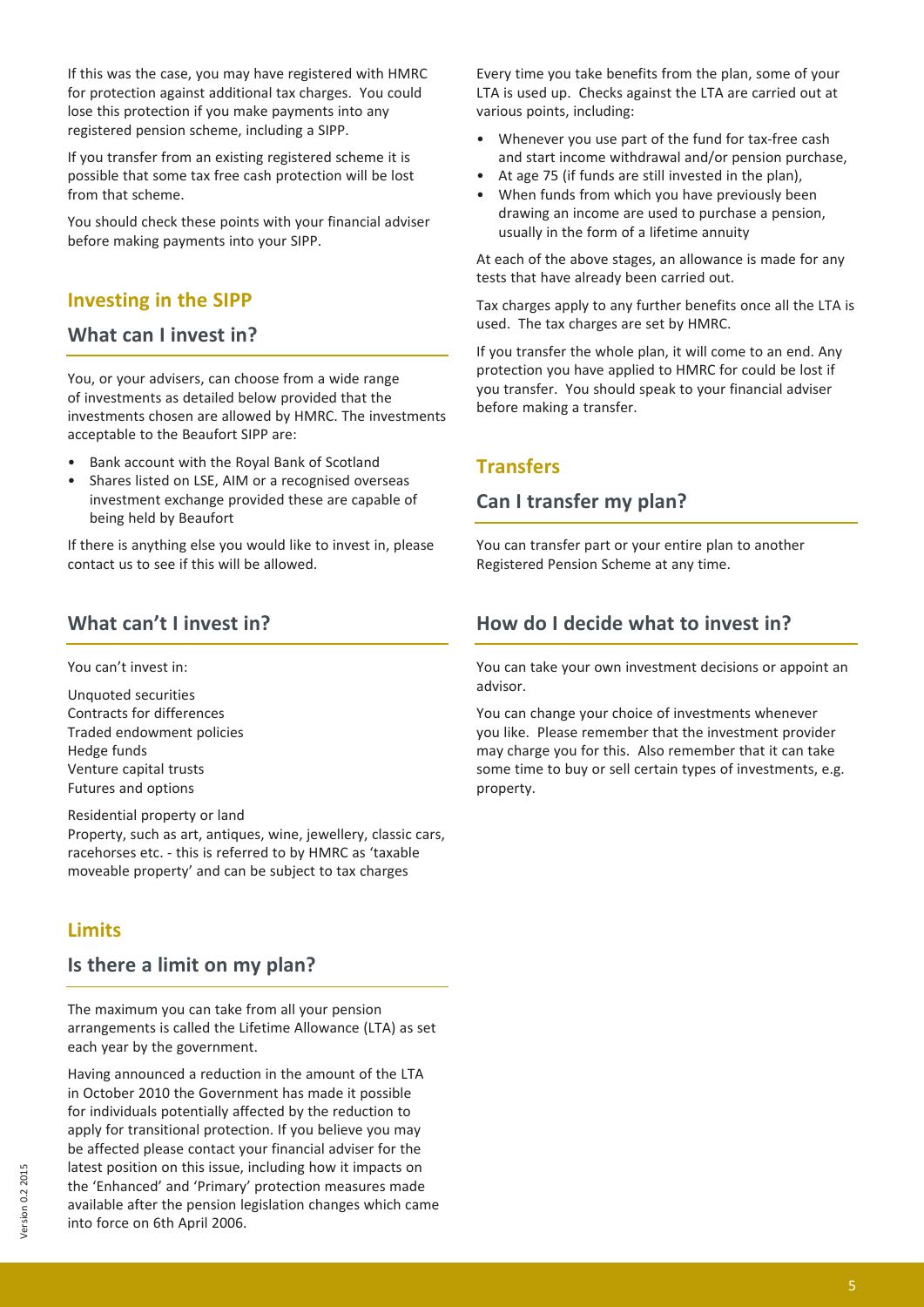# **Taking benefits from the SIPP**

#### **Benefits summary**

| <b>Option</b>                                                                                         | From age 55                                                                                                                                                                                                                                                                                                                                                                                                                                                                                                                                                             |
|-------------------------------------------------------------------------------------------------------|-------------------------------------------------------------------------------------------------------------------------------------------------------------------------------------------------------------------------------------------------------------------------------------------------------------------------------------------------------------------------------------------------------------------------------------------------------------------------------------------------------------------------------------------------------------------------|
| <b>Pension Commencement</b><br>Lump Sum<br>(Tax Free cash sum)                                        | Up to 25% of your fund can be taken as a tax free lump sum                                                                                                                                                                                                                                                                                                                                                                                                                                                                                                              |
| <b>Option</b>                                                                                         | From age 55                                                                                                                                                                                                                                                                                                                                                                                                                                                                                                                                                             |
| Use your fund to buy a<br>lifetime or five-year<br>pension income, often<br>referred to as an annuity | An annuity can be purchased, the amount of which will be determined by the value of your<br>pension fund and annuity rates available in the annuity purchase. Generally speaking, annuity<br>rates depend on interest rates, life expectancy and the type of pension benefits you are<br>buying (e.g. an increasing or level pension and whether any guarantees or dependants<br>benefits are included). If you are in poor health or have a lifestyle that could adversely affect<br>your life expectancy (e.g. heavy smoker), then the annuity income could increase. |
| Draw a pension income<br>directly from your<br>pension fund                                           | You may withdraw an income directly from your fund. Normally 25% of the fund can be paid<br>as tax free cash with the balance taxed as income. You can take all or part of your fund in<br>this way. Flexi-Access Drawdown allows you to access your pension savings and take up to<br>100% of your fund. The first 25% is usually tax free with any income taxed at your marginal<br>rate. Uncrsytallised funds Pension Lump Sum allows you to take a partial withdrawal, with<br>usually up to 25% tax free, and a single taxable income payment.                     |
| A combination of the<br>above to meet your<br>individual requirements                                 | You could take a combination of the benefits described above and you do not have to take<br>benefits all in one go. The way in which you take benefits is flexible and can be structured to<br>meet your individual requirements.                                                                                                                                                                                                                                                                                                                                       |

#### **When can I take benefits?**

You may take income from your SIPP from age 55. You may also take benefits earlier if you suffer illness or an accident which leaves you permanently unable to carry out your current occupation, and you cease that occupation.

If you are 55 or over the government has launched a free and impartial service to help you understand what your choices are and how they work, this can be accessed online, over the telephone or face to face - see www.pensionwise.gov.uk.

It is strongly recommended that prior to accessing your pension benefits you seek advice from a suitably qualified financial adviser or obtain guidance from Pension Wise.

On death, different tax treatments apply depending whether you die before or after 75 - please see the Death Benefits section below.

#### **Death benefits from the SIPP**

#### **What if I die?**

The table below summarises the benefits payable (assuming an annuity has not been purchased).

| What benefits<br>can be provided?             | All of the fund is available to provide pension benefits to a spouse, civil partner, dependant<br>children or other individuals nominated by you. Pensions can either be paid as an income or<br>the fund can be used to buy an annuity for the individual(s). |
|-----------------------------------------------|----------------------------------------------------------------------------------------------------------------------------------------------------------------------------------------------------------------------------------------------------------------|
| Can a lump sum be paid?                       | Yes - if death occurs before the age of 75 then no tax charge is applied. Once you have<br>reached age 75 then any lump sum death benefits are taxed at 45%.                                                                                                   |
| Can I nominate to whom<br>a lump sum is paid? | Yes, by nominating beneficiaries who you would like the Trustees of the SIPP to consider<br>paying benefits to, although the Trustees will decide.                                                                                                             |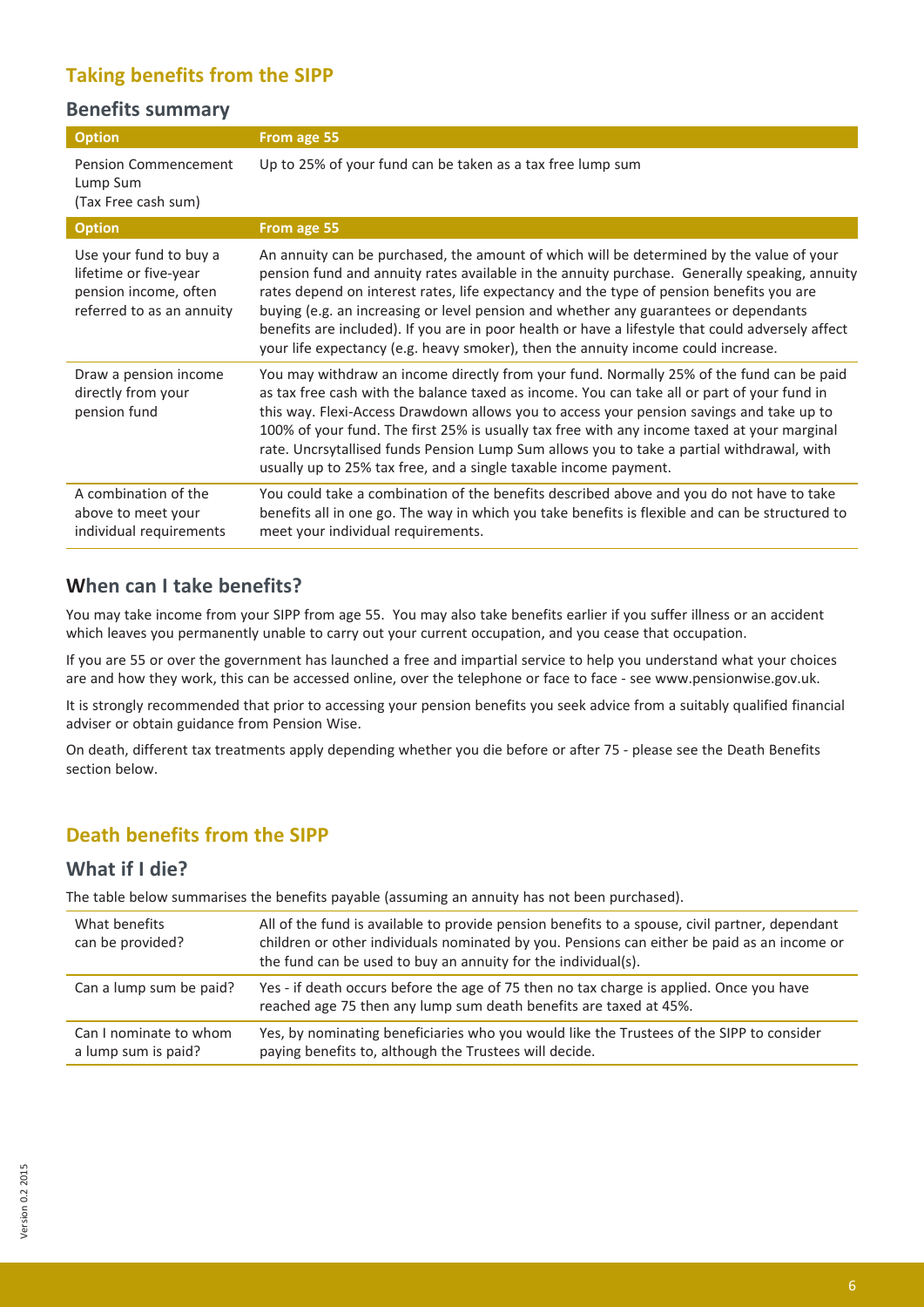#### **How are death benefits claimed?**

To claim death benefits, the person dealing with your affairs should contact your adviser, or us directly, at the address shown later in this document. We will confirm the information we need to pay the benefits as quickly as possible.

It may not be possible to convert certain assets, such as property, into cash immediately. This could delay payment of some benefits.

#### **Are lump sum death benefits taxable?**

- Death before age 75: Lump sum payments and income will generally not be subject to tax.
- Death after age 75: Lump sum payments are subject to tax at 45% and any income is subject to tax at the recipients marginal tax rate.

#### **Is my SIPP fund taxable?**

Pension funds do not pay UK taxes on income or capital gains. However, tax cannot be reclaimed on UK and some overseas dividends.

The tax treatment of the fund is detailed in the above section entitled "What if I die?". Inheritance tax is not normally payable on any death benefit lump sum although it may arise in the event that payments are made to your estate. You should seek professional advice if this is an area of concern to you as this is a complex area.

### **Further Information**

#### **Can I cancel my plan?**

You have a legal right to cancel your SIPP if you change your mind.

If you want to cancel the plan, you should notify us within the 30 day cancellation period. The plan cannot be cancelled once the 30 days have elapsed.

The right to cancel applies to the commencement of the SIPP, on all transfers into the SIPP and to commencing income withdrawal for the first time.

If you decide to cancel your plan, any contributions will be returned to you less any tax relief claimed on your behalf, which will be returned to HMRC. Where you cancel your plan in respect of a transfer from another pension scheme, the transferring scheme may not agree to accept back your transfer value, or may not take it back on the terms that applied before the transfer, in which case you and your adviser will be responsible for finding an alternative scheme to transfer the funds to.

In the event of cancellation, the net realisable value of any assets purchased and subsequently dis-invested will form the basis of the amount returned. This means that having taken into account any fees or charges paid in relation to the investment and any price movements (particularly downwards), you may get back less than you originally invested.

#### **What if I have a query or complaint?**

If you have a query or complaint, please email us at the address shown later in this document. If you have a complaint we will do all we can to resolve it. Details of our complaint handling process are available on request.

If you are not happy with our response and you wish to take the matter further you can refer it, without giving up any other rights you may have, to any of the following:

- Financial Ombudsman Service South Quay Plaza, 183 Marsh Wall, London, E14 9SR Telephone number: 0845 080 1800 www.financial-ombudsman.org.uk
- Pensions Ombudsman 11 Belgrave Road, London, SW1V 1RB Telephone number: 020 7834 9144 www.pensions-ombudsman.org.uk
- The Pensions Advisory Service Limited 11 Belgrave Road, London, SW1V 1RB Telephone number: 0845 601 2923 www.pensionsadvisoryservice.org.uk

#### **Where can I find more information?**

You should speak to your adviser, Beaufort or contact us. Our contact details are provided later in this document.

#### **Can I get an illustration of benefits?**

At the start of your plan, an illustration giving details of the potential benefits and costs will be supplied.

#### **Compensation**

The Financial Services Compensation Scheme (FSCS) may provide protection if we cannot meet claims made against us or because we cannot return investments or money.

If you are eligible, the maximum level of compensation for claims against firms declared in default on or after 1 January 2010 is £50,000 per person per firm. Further information about compensation arrangements is available from the FSCS website at www.fscs.org.uk.